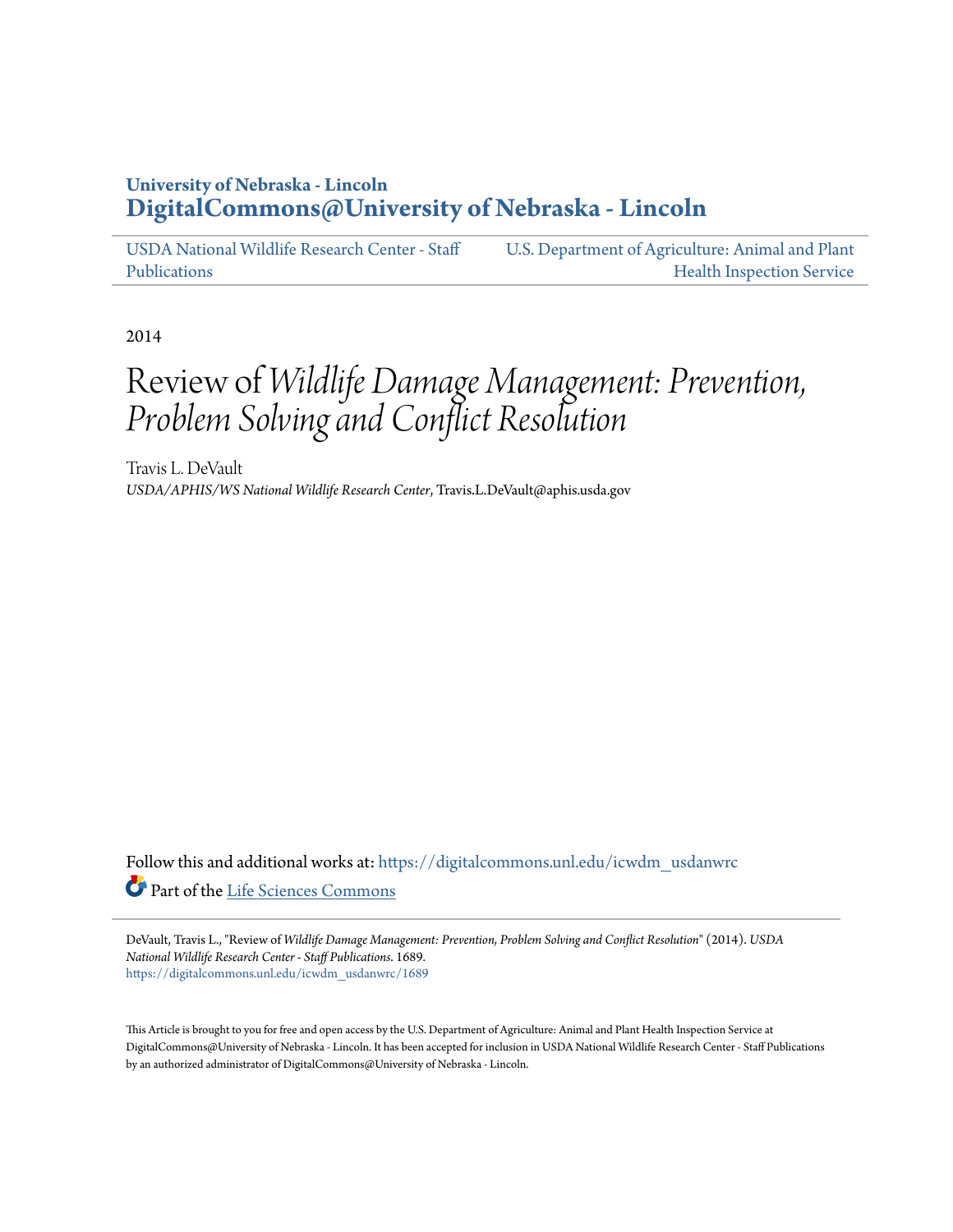## *Book Reviews*

### *Wildlife Damage Management: Prevention, Problem Solving and Conflict Resolution*

by R. F. Reidinger and J. E. Miller Johns Hopkins University Press, Baltimore, Maryland, USA 2013, 243 pp.

#### **Review by Travis L. DeVault**

**Wildlife damage management** (WDM) is more challenging than it might seem to the uninitiated. As any reader of *Human–Wildlife Interactions* knows, there is much more to WDM than trapping nuisance raccoons from attics and applying chemicals to ward off deer from ornamental plants. Although these issues are important (especially if it is your attic or landscaping), WDM also encompasses global problems, such as invasive species, wildlife diseases and zoonoses, wildlife–vehicle collisions, and conservation of rare species in human-dominated landscapes. Further, WDM rests on principles from ecology, physiology, animal behavior, human psychology, and economics, all of which must be understood and integrated to maximize potential for resolution of human–wildlife conflicts. Given the complex nature of WDM, the task of writing and organizing a textbook that adequately covers the necessary techniques, applications, and human dimensions is a difficult one. Fortunately, authors Russell F. Reidinger Jr. and James E. Miller have done a commendable job with *Wildlife Damage Management: Prevention, Problem Solving and Conflict Resolution*. This textbook is a welcome addition to the WDM literature, a subject that increases in importance every year as many human and wildlife populations around the world increase and interact more frequently.

The book is organized into 6 parts, each with 3 chapters. In Part 1, Reidinger and Miller provide an overview of WDM, including an introduction, the history of WDM, and a short chapter on resources available to students and practitioners. This last chapter



in Part 1 is especially valuable and unique, as it explains the differences between the many types of scientific literature available on WDM, including peer-reviewed journal articles, conference proceedings, extension publications, and Internet resources.

The second part covers biological and ecological concepts, from individual organisms to communities and ecosystems. I commend the authors for emphasizing these fundamental principles and providing a solid foundation for the more applied information presented later in the book. The authors cover many topics in a short amount of space in this section, and, mostly, they do it well, except for a few small technical errors. For example, sympatry is defined as a situation where 2 species occupy the same niche at the same time and place; the most widely accepted definition requires only that the ranges of 2 species overlap. Additionally, a figure depicting survivorship curves (Type I, II, and III) fails to note that the y-axis should be on a log scale—information that is critical to make sense of the shape of the curves. Even so, these are relatively minor criticisms; in general, Part 2 of the book covers the most essential material effectively and should be understandable by a wide audience.

Part 3 is a survey of damage and damaging species, including invasive species worldwide, damaging species in North America, and